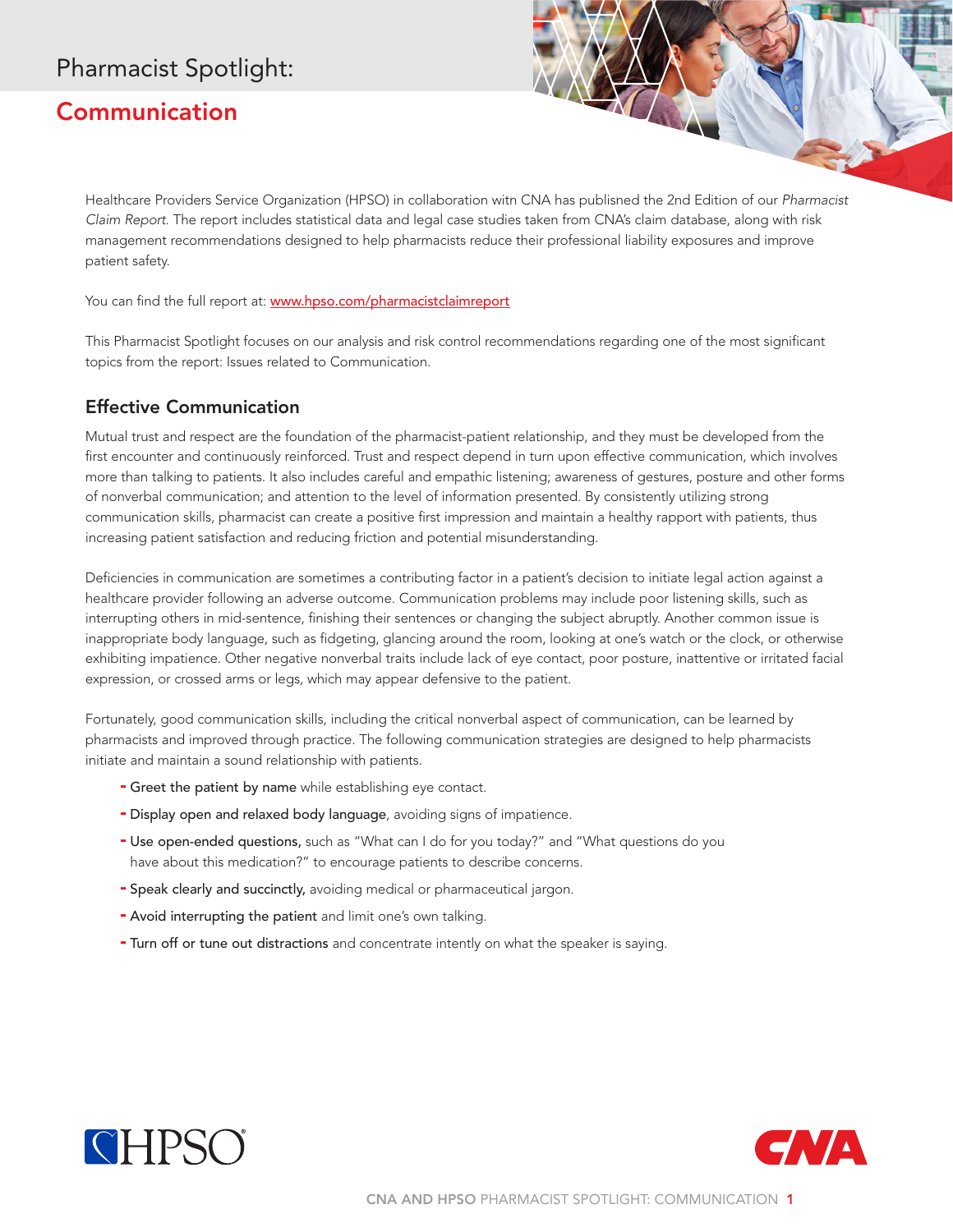- Clarify key points by asking questions and paraphrasing patient comments.
- Focus on both verbal and nonverbal messages conveyed by the patient.
- Ask patients to restate important information in their own words.
- Make use of other informational tools, such as websites, DVDs, brochures/pamphlets, photos and models.
- Hold all patient discussions in a private area to maintain confidentiality. If a patient requests private counseling about a prescription or medication, direct the patient to an area where privacy can be maintained.
- End encounters on a helpful and concerned note by asking the patient, "Is there anything else I can do for you today?"
- Notify waiting patients as soon as possible of delays and offer to call them when medications are ready.

#### *Communicating with Angry Patients*

- Watch for verbal and nonverbal signs of anger, dissatisfaction and frustration.
- Provide a private area for discussion, away from others.
- Acknowledge patient anger or dissatisfaction and show that these concerns are taken seriously.
- Ask the patient to clarify the issues, and then restate them in one's own words.
- While listening, maintain a nonjudgmental attitude, indicated by a neutral tone of voice and open body language.
- Enlist angry patients in the problem-solving process by asking them for their ideas on how to resolve the issues.
- End the discussion with a mutual understanding of actions that will be taken to address the patient's concerns.
- Do not mention police or security to a hostile individual. Instead, immediately request assistance using a prearranged distress signal if a patient uses profanity, makes sexual comments, states that he or she is about to lose control, appears extremely tense or angry, or seems under the influence of alcohol or drugs.
- Without alarming the patient, exit the area and summon help if the situation escalates (e.g., "You've certainly raised some tough questions. I'll consult my colleagues to see what I can do.").
- Dial 911 to report threats of violence, using a telephone that is out of the hostile person's sight and hearing.
- Objectively and carefully describe events e.g., "The patient's face was flushed and his hands were clenched," rather than "The patient appeared to be angry."

For more information, refer to the Occupational Safety and Health Administration's "Guidelines for Preventing Workplace Violence [for Health Care & Social Service Workers.](https://www.osha.gov/Publications/osha3148.pdf)"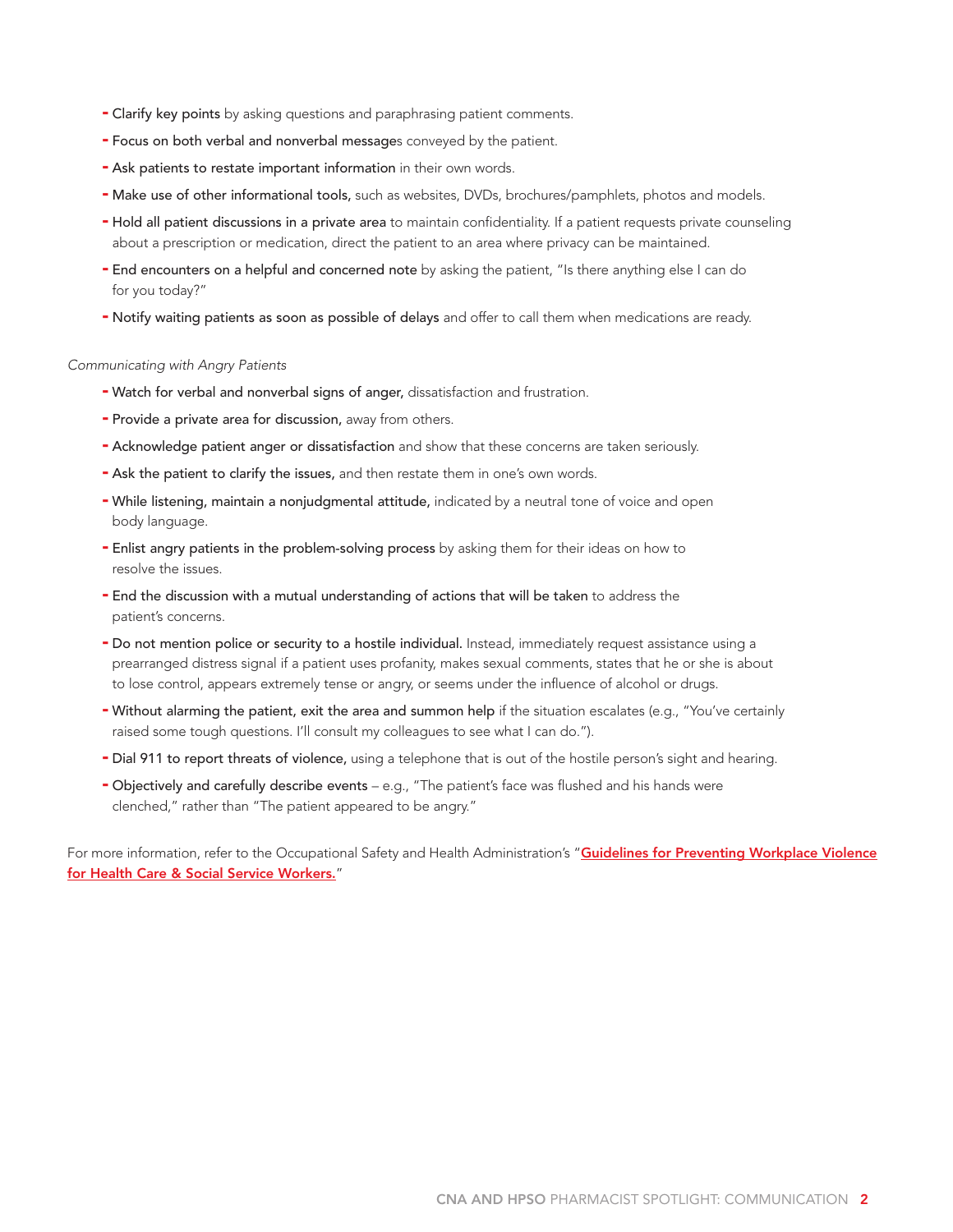## Apology Dos and Don'ts for Pharmacists

Whether an apology should be offered and how it should be framed depend on the facts surrounding the event. Factors to consider should include the degree of certainty surrounding the event, the severity of the incident, and the elements of human and system error. If the decision is made to offer an apology, the apology should be given by an individual of stature who can take ownership of the incident on behalf of the pharmaceutical practice, acknowledging a connection between actions taken and the unintended outcome.

Many healthcare providers may be less likely to disclose a mistake due to a concern that patients ultimately will not understand what is being told to them. These fears can translate into an impatient or defensive attitude, thus defeating the purpose of the apology. Pharmacy owners, pharmacists, and pharmacy staff should be encouraged to heed the following advice when it comes to apologies:

| Do                                                                                                                                                                                    | Don't                                                                                                        |  |
|---------------------------------------------------------------------------------------------------------------------------------------------------------------------------------------|--------------------------------------------------------------------------------------------------------------|--|
| Think about and discuss with other members of the<br>patient care team what went wrong and what could<br>have been done better.                                                       | Engage in blame-shifting, defensiveness or evasion.                                                          |  |
| Apologize face-to-face whenever possible.                                                                                                                                             | Add insult to injury by communicating primarily via<br>voicemail or email.                                   |  |
| Ensure that the apology includes all significant<br>information.                                                                                                                      | Discuss issues of marginal relevance to<br>the patient.                                                      |  |
| Focus on established facts and analysis.                                                                                                                                              | Speculate beyond what is known to be true.                                                                   |  |
| Write out key points before meeting with the<br>patient and/or family.                                                                                                                | Become overly emotional or lose control.                                                                     |  |
| Consider body language and tone of voice when<br>issuing an apology.                                                                                                                  | Underestimate the importance of non-verbal<br>communication in expressing sympathy and candor.               |  |
| Convey deep sympathy for the patient and an<br>awareness of the effects of the event.                                                                                                 | Seek sympathy for oneself or otherwise shift the<br>focus away from the patient's plight.                    |  |
| Use everyday language that conveys both thoughts<br>and emotions.                                                                                                                     | Utilize medical or pharmaceutical jargon that may<br>confuse, intimidate, or otherwise irritate the patient. |  |
| Acknowledge all known consequences of the event,<br>including emotional, familial and monetary impact,<br>as well as the potential effect on the pharmacist-<br>patient relationship. | Treat the issue as minor simply because the patient<br>has not suffered a serious injury.                    |  |
| Give the patient and/or family time to consider and<br>respond to the apology.                                                                                                        | Demand a quick response or ask the patient's/<br>family's forgiveness.                                       |  |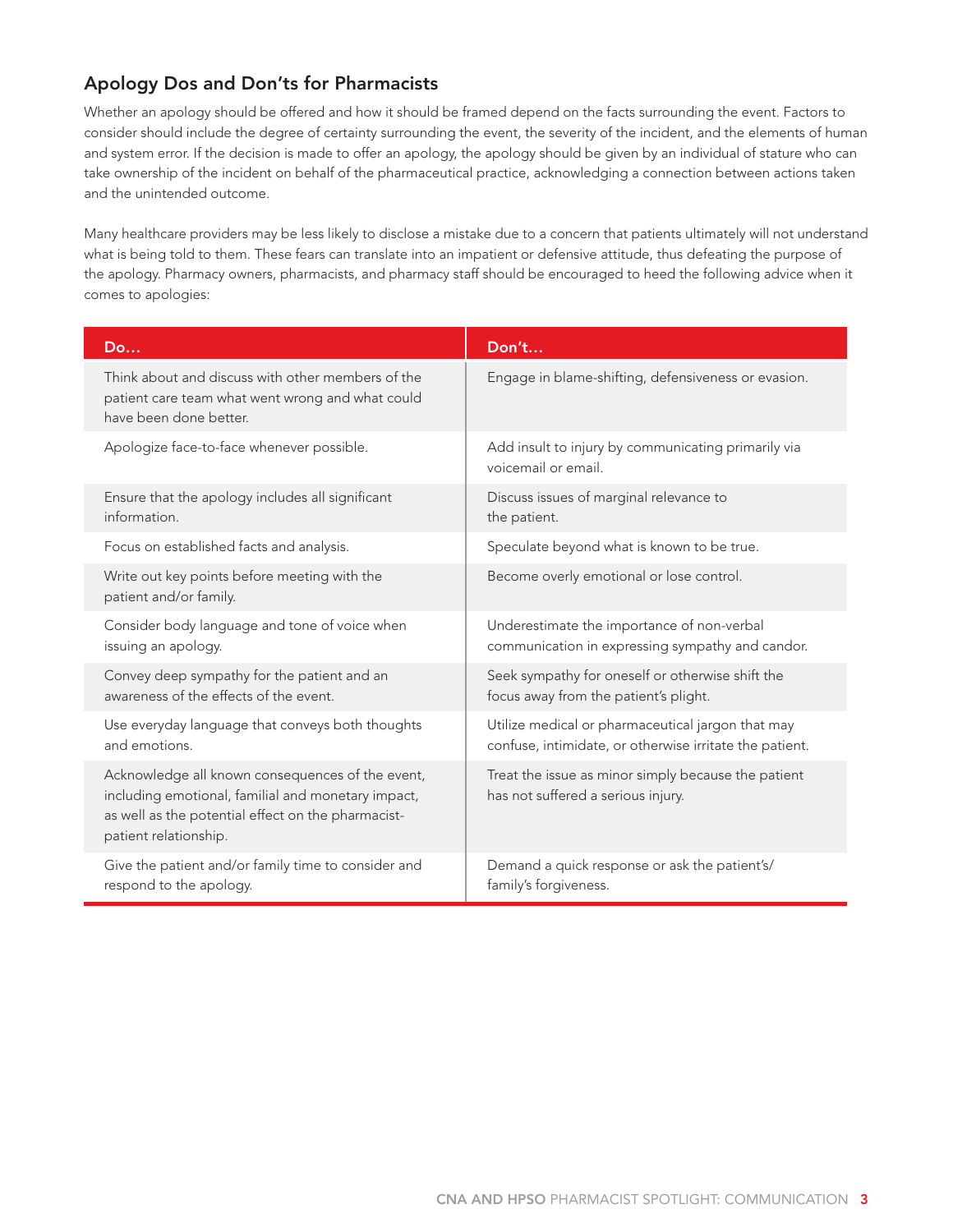### Risk Management Self-assessment Checklist for Pharmacists

The following abbreviated checklist, selected to focus on communication, is designed to assist pharmacists (and other pharmacy professionals where appropriate) in evaluating and modifying their current customs and practices, in order to enhance medication and patient safety.

| <b>SELF-ASSESSMENT TOPIC</b>                                                                                                                                                                                   | <b>YES/NO</b> | <b>ACTION(S) NEEDED</b><br><b>TO REDUCE RISKS</b> |  |
|----------------------------------------------------------------------------------------------------------------------------------------------------------------------------------------------------------------|---------------|---------------------------------------------------|--|
| <b>Improving Communication</b>                                                                                                                                                                                 |               |                                                   |  |
| Talking to patients, family members, colleagues and practitioners in a<br>clear, concise, correct and complete manner.                                                                                         |               |                                                   |  |
| Conveying respect and consideration for patients and family members.                                                                                                                                           |               |                                                   |  |
| Recognizing potential barriers to effective communication.                                                                                                                                                     |               |                                                   |  |
| Being aware of nonverbal signals.                                                                                                                                                                              |               |                                                   |  |
| Developing sensitivity to cultural and linguistic issues.                                                                                                                                                      |               |                                                   |  |
| Observing telephone, email and social media etiquette.                                                                                                                                                         |               |                                                   |  |
| Avoiding common online and social media pitfalls, such as disclosing<br>sensitive patient information or giving specific medical advice.                                                                       |               |                                                   |  |
| Protecting confidentiality by avoiding patient-related conversation in<br>hallways, waiting rooms and other common areas.                                                                                      |               |                                                   |  |
| Understanding HIPAA privacy requirements, especially with respect to<br>securing protected health information and identifiable patient data.                                                                   |               |                                                   |  |
| De-escalating conflict situations and managing angry patients.                                                                                                                                                 |               |                                                   |  |
| Knowing how to respond if a violent situation arises.                                                                                                                                                          |               |                                                   |  |
| Knowing and applying practice protocols regarding minors when<br>communicating with patients under the age of 18 and/or their parents.                                                                         |               |                                                   |  |
| Utilizing the chain of command when necessary, without fearing<br>retaliation from immediate supervisor.                                                                                                       |               |                                                   |  |
| <b>Patient Education and Counseling</b>                                                                                                                                                                        |               |                                                   |  |
| Counsel each patient regarding his/her medications and document the<br>process, including patient refusals of counseling/education.                                                                            |               |                                                   |  |
| Encourage patients to ask questions regarding their medications.<br>Respond to all such questions until they are able to correctly repeat<br>back the information, and document this in their pharmacy record. |               |                                                   |  |
| Ensure that patients know both the brand and generic names for their<br>medications, as well as the expected appearance of each form of the<br>drugs they are taking.                                          |               |                                                   |  |
| Counsel patients to keep drugs in a safe place and require them to sign<br>for non-safety caps.                                                                                                                |               |                                                   |  |
| Instruct patients to discuss their expectations regarding any off-label<br>drug use with the prescribing practitioner, and document this request.                                                              |               |                                                   |  |